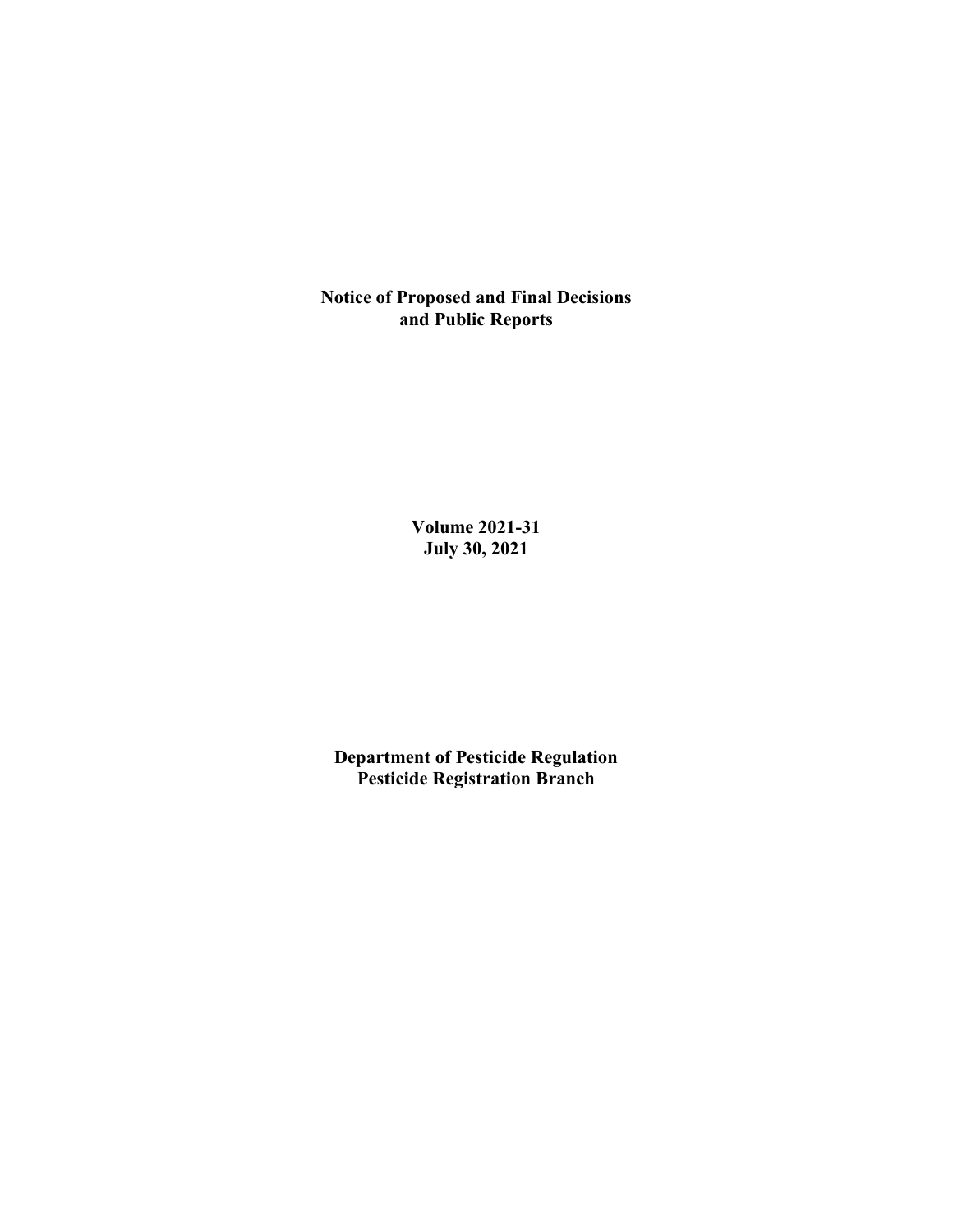# **NOTICE OF FINAL DECISIONS TO REGISTER PESTICIDE PRODUCTS AND WRITTEN EVALUATION**

Pursuant to Title 3, California Code of Regulations section 6255, the Director of the Department of Pesticide Regulation (DPR), files this Notice of Final Decisions to Register Pesticide Products with the Secretary of the Resources Agency for posting. This notice must remain posted for a period of 30 days for public inspection. Between the time DPR posts a proposed registration decision for public comment and DPR makes a final decision regarding the product, nonsignificant changes may be made to the product label (e.g., revising the product name, changing a master label to an end-use marketing label, correcting typographical errors). If the changes are not significant, DPR will not re-notice the product for public review and comment. However, if significant changes are made to the product label that substantially affect DPR's analysis on direct or indirect significant adverse environmental or human health impacts that can reasonably be expected to occur from the proposed decision, DPR will re-notice the product label for public review and comment.

In addition, for any product that is posted proposed to register as a conditional registration, the registrant may address the conditions of registration by providing the appropriate data or modifying the product label (e.g., remove use site, add "not for use in California" to a use site) during the posting period. If the registrant adequately addresses the conditions of registration during the posting period and the resulting change to the product label is not significant such that DPR must re-post the product label for review and public comment, DPR will post the product below, but will no longer have a "conditional" designation by the registration type.

For information about submitting a request for any documents related to this notice, please visit [https://www.cdpr.ca.gov/public\\_r.htm.](https://www.cdpr.ca.gov/public_r.htm)

To view the public report that was issued when the product was proposed for registration, click on the hyperlinked Tracking Number for the product.

*Tracking Number with hyperlink to public report – (EPA Registration Number) Applicant / Brand Name*

[294721](https://www.cdpr.ca.gov/docs/registration/nod/public_reports/294721.pdf) - (95847 - 50001) CORBET SCIENTIFIC, LLC HYDROVANT FJ USE: ADJUVANT - FOR USE AS AN ADJUVANT TYPE: CALIFORNIA ONLY REGISTRATION -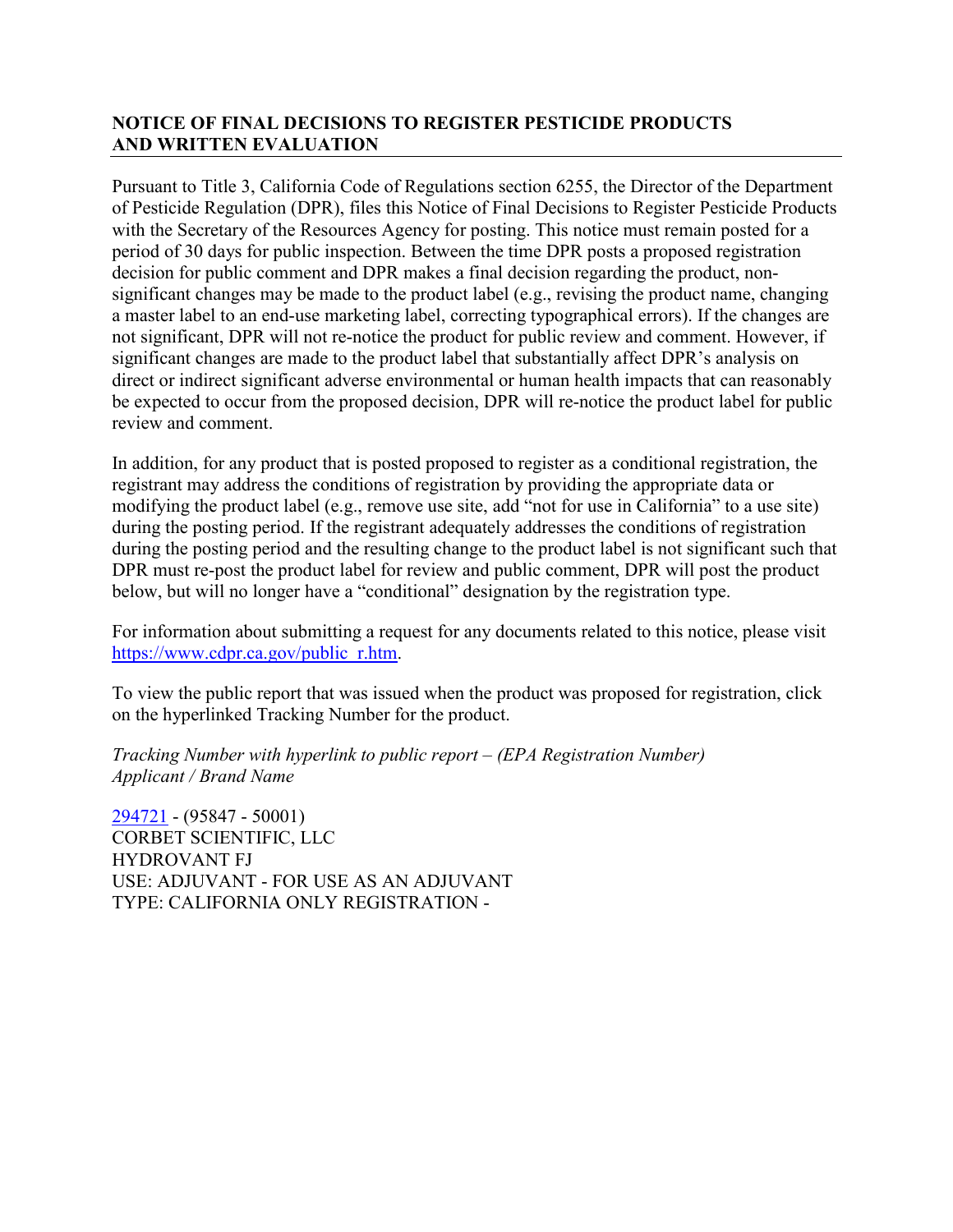**Notice of Final Decisions to Register (Continued) Page 2**

#### [296071](https://www.cdpr.ca.gov/docs/registration/nod/public_reports/296071.pdf) - (62719 - 611)

DOW AGROSCIENCES LLC

PINDAR GT

USE: HERBICIDE - FOR THE CONTROL OF WEEDS SUCH AS BARNYARDGRASS, CHICKWEED, AND CLOVER ON CROPS SUCH AS ALMONDS, BLACK WALNUTS, ENGLISH WALNUTS, PECANS, HAZELNUTS, AND PISTACHIOS TYPE: SECTION 3 LABEL AMENDMENT - CONDITIONAL - TO ADD USE ON ARTICHOKES; ADD A SURFACE WATER ADVISORY, GROUNDWATER ADVISORY, AND NON-TARGET ORGANISM ADVISORY TO THE ENVIRONMENTAL HAZARD SECTION; ADD SOIL TYPE RESTRICTIONS FOR APPLICATIONS TO TREE NUTS; ADD THE POUNDS OF ACTIVE INGREDIENTS PER ACRE EQUIVALENT THROUGHOUT THE LABEL; MOVE THE FIRST AID STATEMENT TO THE FRONT PANEL; REVISE THE PRECAUTIONARY STATEMENT TO ADD ADVISORY LANGUAGE; AND TO MAKE MINOR WORDING AND FORMATTING CHANGES ACTIVE INGREDIENT(S): **OXYFLUORFEN** PENOXSULAM CAS NUMBER(S): 42874-03-3 , 219714-96-2

[297890](https://www.cdpr.ca.gov/docs/registration/nod/public_reports/297890.pdf) - (66222 - 47) MAKHTESHIM AGAN OF NORTH AMERICA, INC., D/B/A ADAMA APOLLO SC OVICIDE/MITICIDE USE: MITICIDE - FOR THE CONTROL OF MITES SUCH AS EUROPEAN RED MITE, MCDANIEL MITE, AND YELLOW SPIDER MITE ON CROPS SUCH AS APPLES, PEARS, BLACK CHERRY, GRAPES, APRICOTS, AND WALNUTS TYPE: SECTION 3 LABEL AMENDMENT - TO ADD USE FOR HOPS ACTIVE INGREDIENT(S): CLOFENTEZINE CAS NUMBER(S): 74115-24-5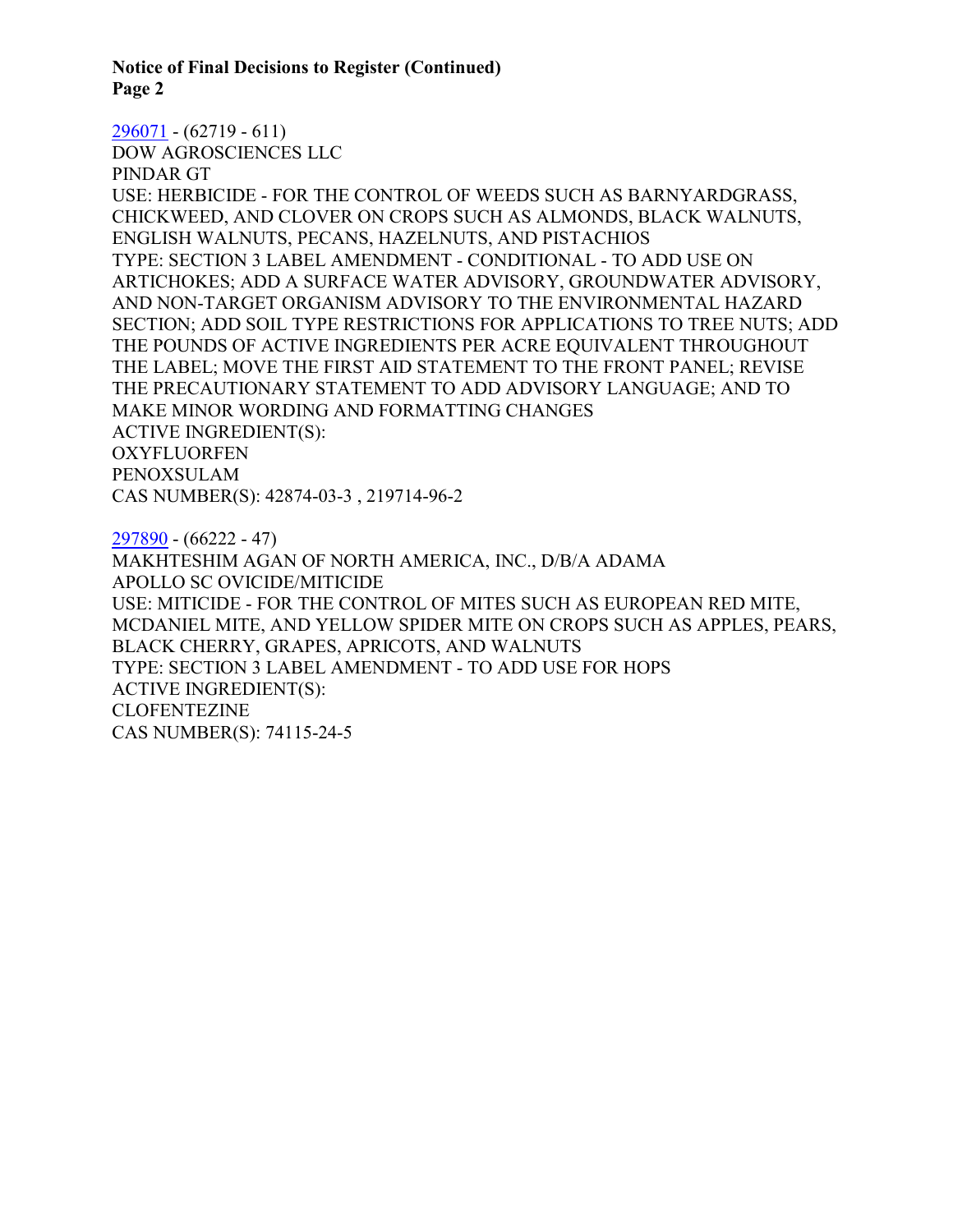# **Notice of Final Decisions to Register (Continued) Page 3**

### **Written Evaluation**

Pursuant to Title 3, California Code of Regulations section 6254, this notice includes a written evaluation of significant environmental points raised in comments submitted during the review and comment period required by Title 3, California Code of Regulations section 6253 for any of the products listed above.

# **DPR received no comments on the above listed products.**

*Original signed by Tulio Macedo 07/28/2021*

 Tulio Macedo, Chief Pesticide Registration Branch

Dated